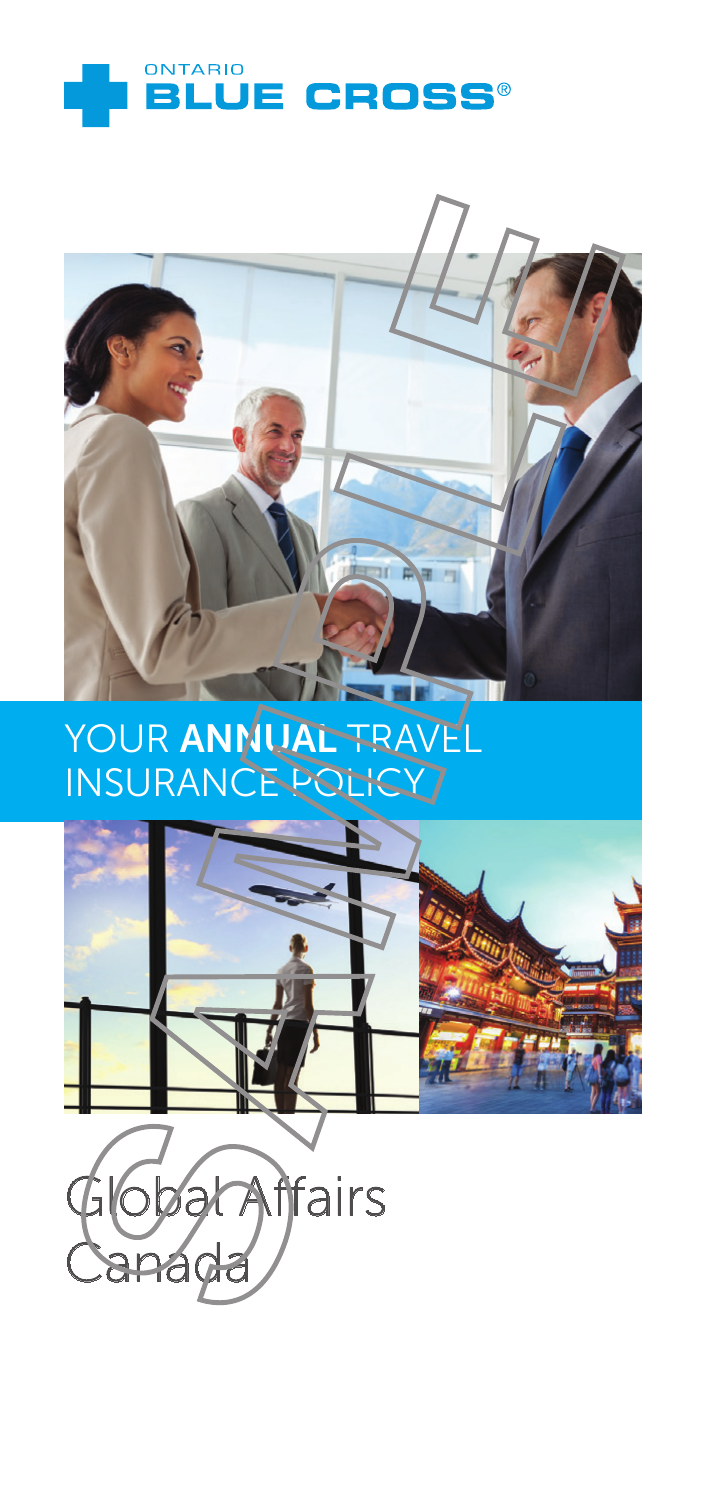® Registered trademarks of the Canadian Association of Blue Cross Plans, used under license by the Canassurance Hospital Service Association, an independent member operating under the name of Ontario Blue Cross.

† Registered trademark of the Blue Cross Blue Shield Association.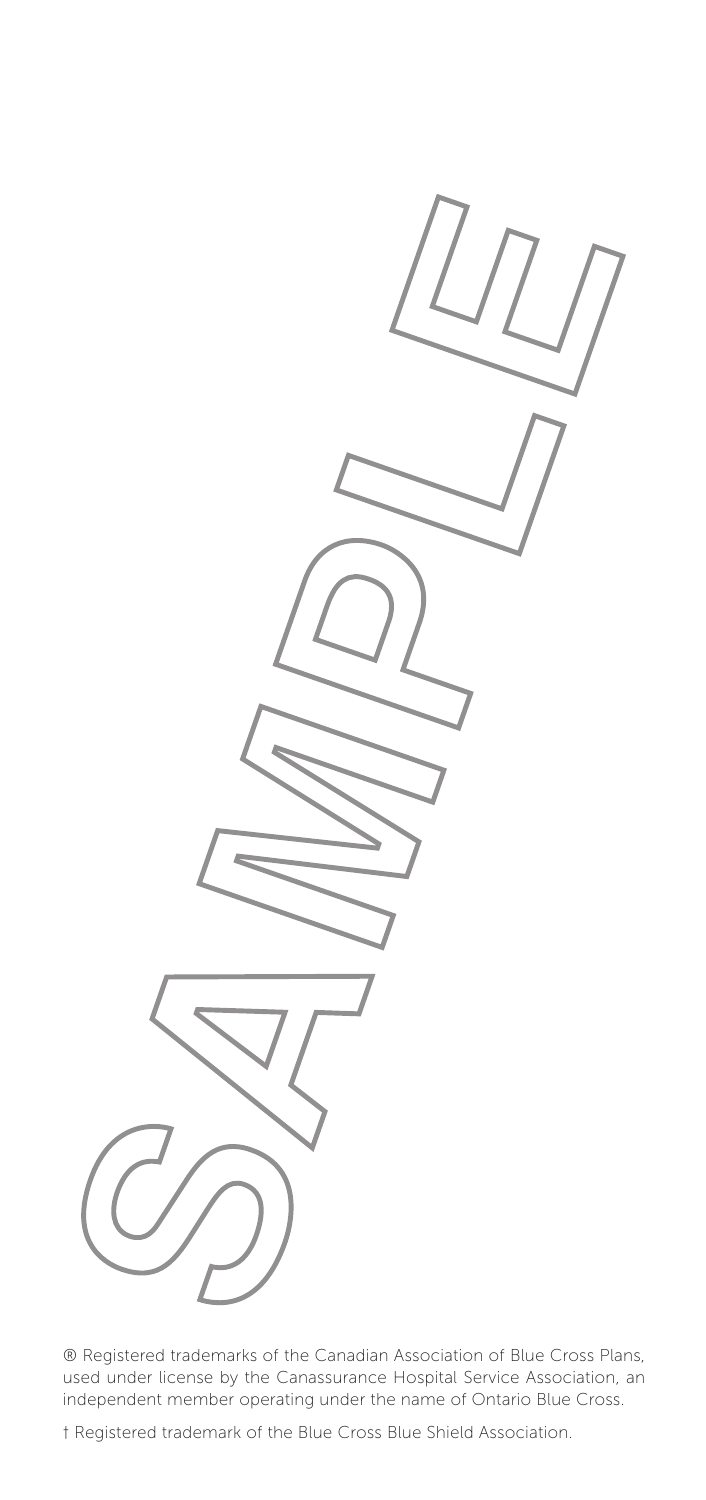#### **This is your insurance policy. Read it carefully.**

The insurance certificate attests the product purchased and determines the benefits of the contract.

The policy defines the various types of benefits and, combined with your insurance certificate, constitutes your Travel Insurance contract.

**These documents contain clauses which may limit the amounts payable. Please read them carefully.**

## **TABLE OF CONTENTS**

| Notice regarding personal information   |    |
|-----------------------------------------|----|
| <b>Product</b>                          |    |
| • Annual                                | 3  |
| <b>Definitions</b>                      | 3  |
| <b>Conditions</b>                       | 5  |
| <b>Benefits</b>                         |    |
| • Transportation Expenses               |    |
| - Exclusions and reductions of coverage |    |
| • CanAssistance Travel Assistance       | 10 |
| How to reach us                         |    |

In this document, the masculine gender is used solely for convenience, and includes the feminine.

The expression insurance certificate used in this contract refers also to the insurance application.

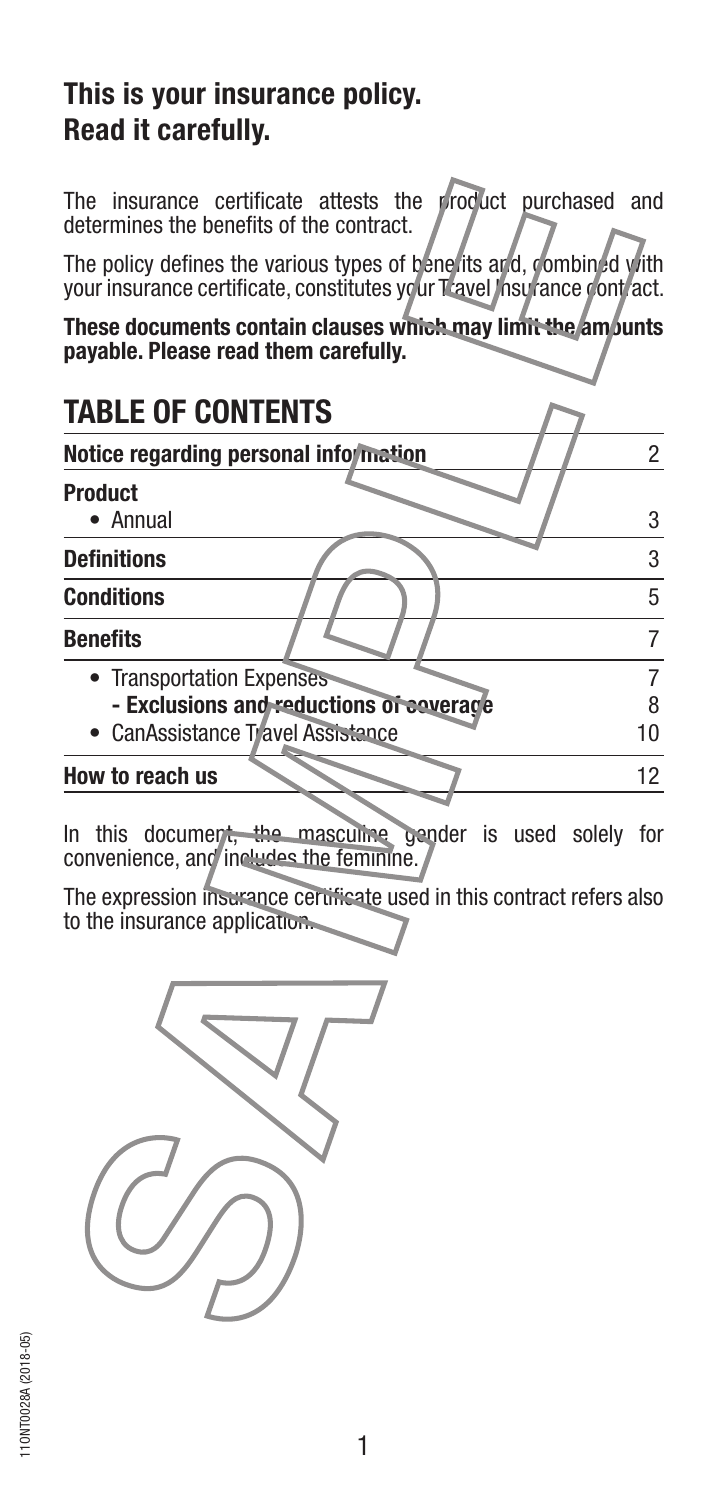## **NOTICE REGARDING PERSONAL INFORMATION**

By applying for our insurance products, you are consenting to our collecting, using and disclosing your personal information for the purposes of appraising your insurance application, confirming your coverage and/or benefits, processing or paying claims.

Your insurance file will be maintained on a confidential basis at our offices. Your personal information will only be accessible by our employees and authorized representatives who need access to your file for the purposes set out above.

Upon written notice, you will be entitled to access your personal information contained in your file and, if applicable, request that your file be updated or corrected.

For additional information regarding the manner in which we collect, use, disclose and otherwise manage your personal information, please visit our web site, or write to us at:

**Compliance Director** Canassurance Hospital Service *[*kssociation and its subsidiaries<sup>1</sup> **185 The West Mall Suite 610 Etobicoke ON M9C 5L5**

privacyofficer@ont.bluecross.ca

1 Canassurance Insurance Company and CanAssistance Inc.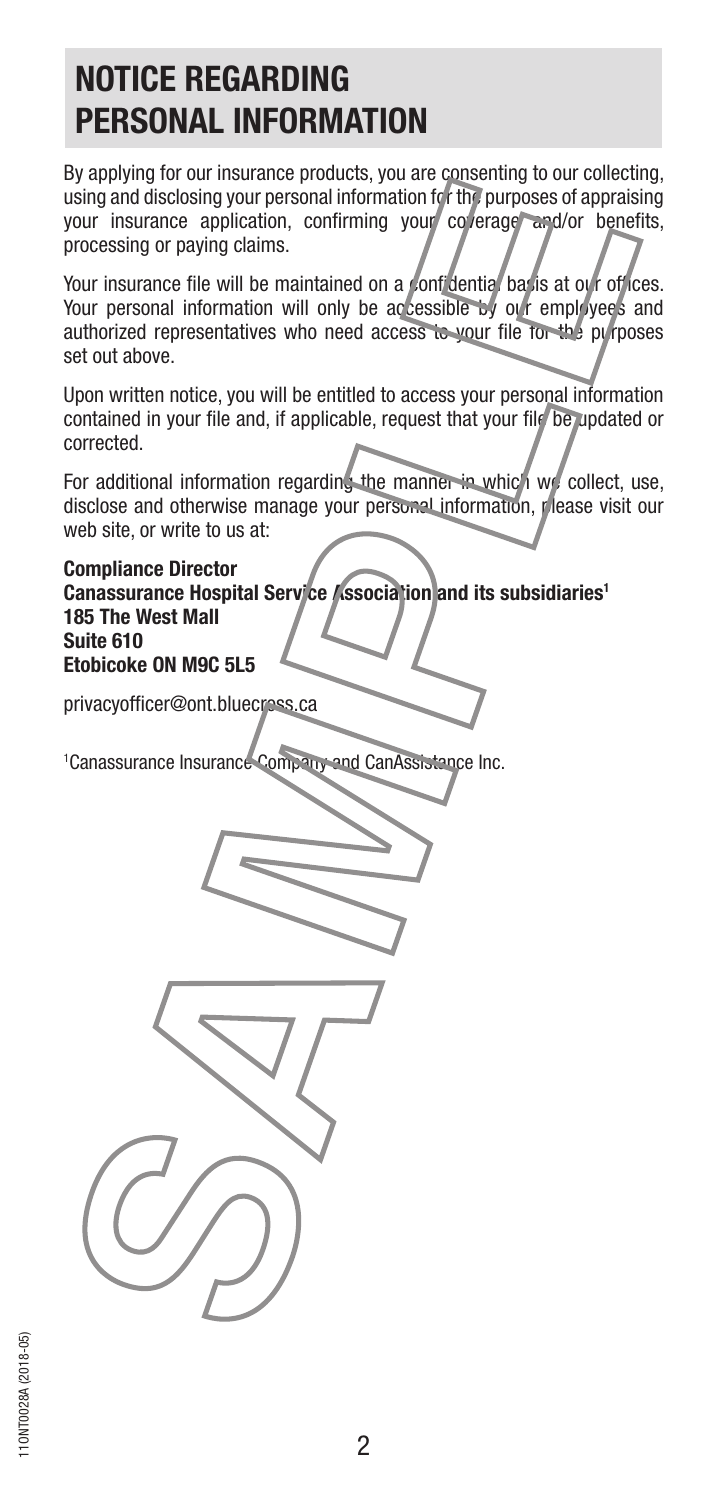# **PRODUCT**

## **Annual**

This plan covers persons for trips made outside their mission site whose departure and return dates are included in the period of coverage, provided each trip does not exceed 30 days. Proof showing the duration of the trip will be required at the time a claim is submitted.

In case of emergency during a trip, the insurance covers transportation expenses as described in this policy. Assistance to the travellers is also provided through the CanAssistance Travel Assistance benefit.

There is no limit to the number of trips taken within the period of coverage.

Each covered person is insured under the Transportation Expenses benefit for up to \$60,000.

# **DEFINITIONS**

**Accident** means an unintentional, sudden, fortuitous and unforeseeable event due exclusively to an external cause of a violent nature and inflicting, directly and independently of all other causes, bodily injuries during the period of coverage.

**CanAssistance** means the company authorized by the Insurer to provide assistance services to covered persons.

**Circuitous travel** (refer also to **Travelling**) means vacation/leisure travel when on relocation from Canaga to post, or from post to post. Any deviation from the Global Affairs Canada pre-approved direct routing, between Canada to post or from post to post, would be deemed circuitous travel. ONLY that portion of the trip would be covered by this policy.

**Covered person** neans the contract holder, and, in the case of family protection, his spouse and/or their dependent children.

**Dependent child** means a child of the contract holder, his spouse, or both, over 30 days old before departure, who is dependent on the contract holder, who is not married, and who is.

- under 21 years of age, or;
- under 25 years of age and attends an educational institution full-time as a duly registered student, or;
- physically or mentally handicapped.

**Effective date** means the date in licated on the insurance certificate.

**Expiry date means the date indicated on the insurance certificate.** 

**Hospital** means a place licensed as an accredited hospital and offering care and treatment to resident in patients or out-patients, having a registered graduate nurse (R.N.) always on duty, a laboratory, and an operating room where surgical operations are performed by a legally qualified surgeon. In no event shall the term mospital" mean any hospital or institution or part of such licensed hospital or institution used primarily as a clinic, continued or extended care facility, convalescent home, rest home, health spa, or treatment centre for drug addicts or alcoholics.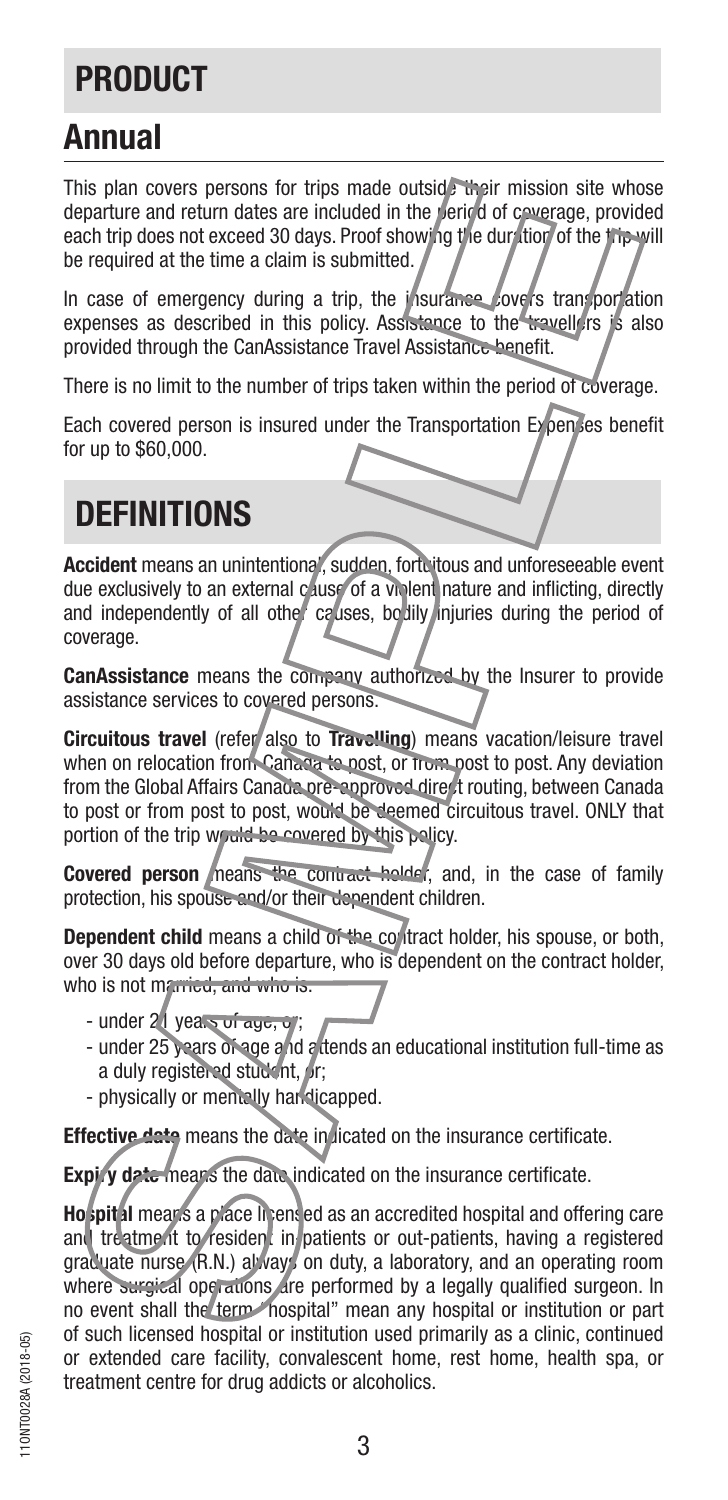**Illness** means a deterioration in health or a disorder of the organism certified by a physician, the cause of which originated during a trip within the period of coverage. Pregnancy is not considered to be a sickness, except in the case of pathological complications arising within the first 32 weeks.

**Insurer** means Canassurance Hospital Service Association (non-profit mutual benefit association) for the Transportation Expenses Benefit.

**Member of the family of the covered person means spouse** father and mother, grandparent, grandchild, step/parent, child (not necessarily dependent) of the covered person and/or his spouse, brother, sister, stepbrother, step-sister, brother-in-law, sister-in-law, son-in-law, daughter-inlaw, aunt, uncle, niece, nephew.

**Member of the immediate family of the covered person** means the spouse, father, mother and children (not necessarily dependent) of the covered person, his spouse or both.

Mission site means the country where the contract holder is posted/ assigned under the terms and conditions of the Foreign Service Directives, as given on the Posting Confirmation Form. The contract holder's Posting Confirmation Form clearly states the country where the contract holder will reside.

**Period of coverage** means the time between the effective date of the contract and the expiry date indicated on the insurance certificate.

**Physician** means a person who is not related in any way to the covered person and who is legally authorized to practice medicine on the premises where medical services are provided.

**Spouse** means the person waited to the contract holder by marriage or a person who has been living permanently with the contract holder for over one year. Following a separation of more than 3 months or dissolution of the marriage by divorce or annulment, this person will lose his status as spouse.

**Travelling** (refer also to Circuitous travel) means occasional absence from the covered person's mission site for the purpose of a vacation or leisure. THE TRIP MUST BE OUTSIDE THE MISSION SITE, I.E. COUNTRY TO WHICH THE CONTRACT HOLDER HAS BEEN POSTED. THIS INSURANCE IS INTENDED TO GIVE ALL GLOBAL AFFAIRS CANADA EMPLOYEES ACCESS TO THAT WHICH CAN BE ACCE<del>SSED WHILE RESIDING IN C</del>ANADA WITHOUT THE MANDATORY CANADIAN RESIDENCY REQUIREMENTS.

**Travelling companion** means the person who shares travel arrangements with the covered person, to a maximum of 6 persons. A member of **the immediate family of the covered person who shares travel arrangements with the covered person is not considered as a travelling companion.**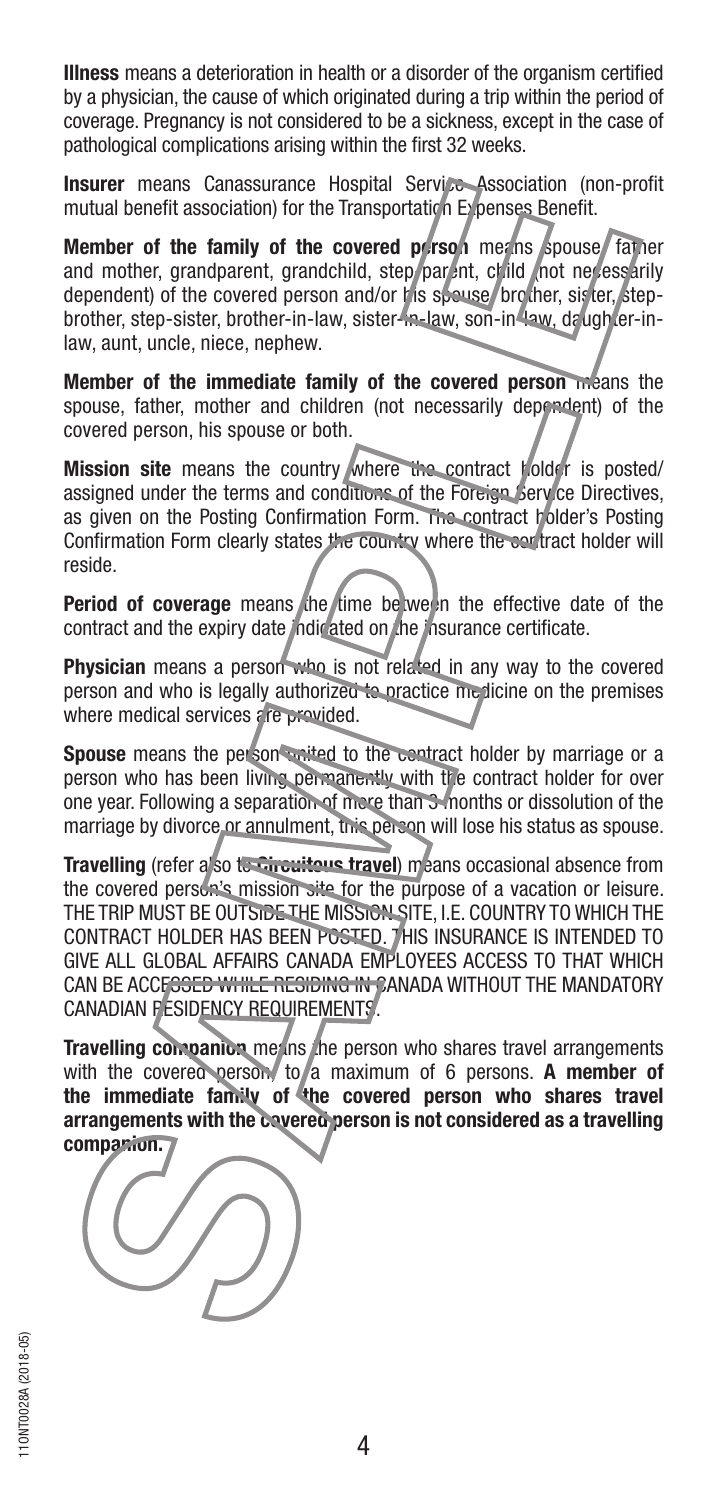# **CONDITIONS**

### **AUTOMATIC EXTENSION OF COVERAGE**

All coverage will automatically be extended free of charge:

- a) up to 24 hours when the return home is delayed due to the carrier or as the result of a traffic accident or mechanical failure of the private vehicle returning to the departure point (claim must be supported by documentary proof);
- b) during the period of hospitalization and the 24 hours which follow the discharge from hospital of a covered person;
- c) up to 72 hours when the return home is delayed due to a covered person's illness occurring within 24 hours prior to the contracted return date and requiring emergency medical care.

### **Premium**

The insurance will be valid only when purchased and paid for in full before the effective date of the contract.

### **Refund of premium**

The refund of premium does not apply to the Annual Insurance.

### **Repatriation of the covered person**

In the absence of medical contraindication, the Insurer can require repatriation of any covered person or his transfer to other medical facilities. **Refusal by the covered person cancels the coverage and the terminating notice to the contract holder shall be sufficient.**

## **Settlement of claims**

The Insurer shall not assume responsibility under the contract unless the covered person gives written notice of loss to the Insurer within 30 days of acquiring knowledge of it, and transmits to the Insurer within 90 days of the loss, all the information, original and detailed accounts, and submits proof of these expenses acceptable to the Insurer, a proof of the duration of the trip, a medical certificate giving the complete diagnosis and any other document or information of any nature required by the Insurer for the study of the claim.

The Insurer shall be entitled to have the covered person undergo examinations for claims adjustment purposes, and to have an autopsy performed in the event of death as long as it is not prohibited by law. Expenses for those examinations are the Insurer's responsibility.

# **Method of payment**

The Insurer shall make any refund by means of a cheque in the name of the provider of services or the contract holder or his assignee, after receiving and assessing the relevant accounts and the necessary information pertaining thereto, in accordance with the terms and conditions provided. However, in all cases, the Insurer shall have the right to pay the provider of services directly.

Any amount paid by the Insurer or on its behalf relieves the Insurer of all obligations to the extent of such amount.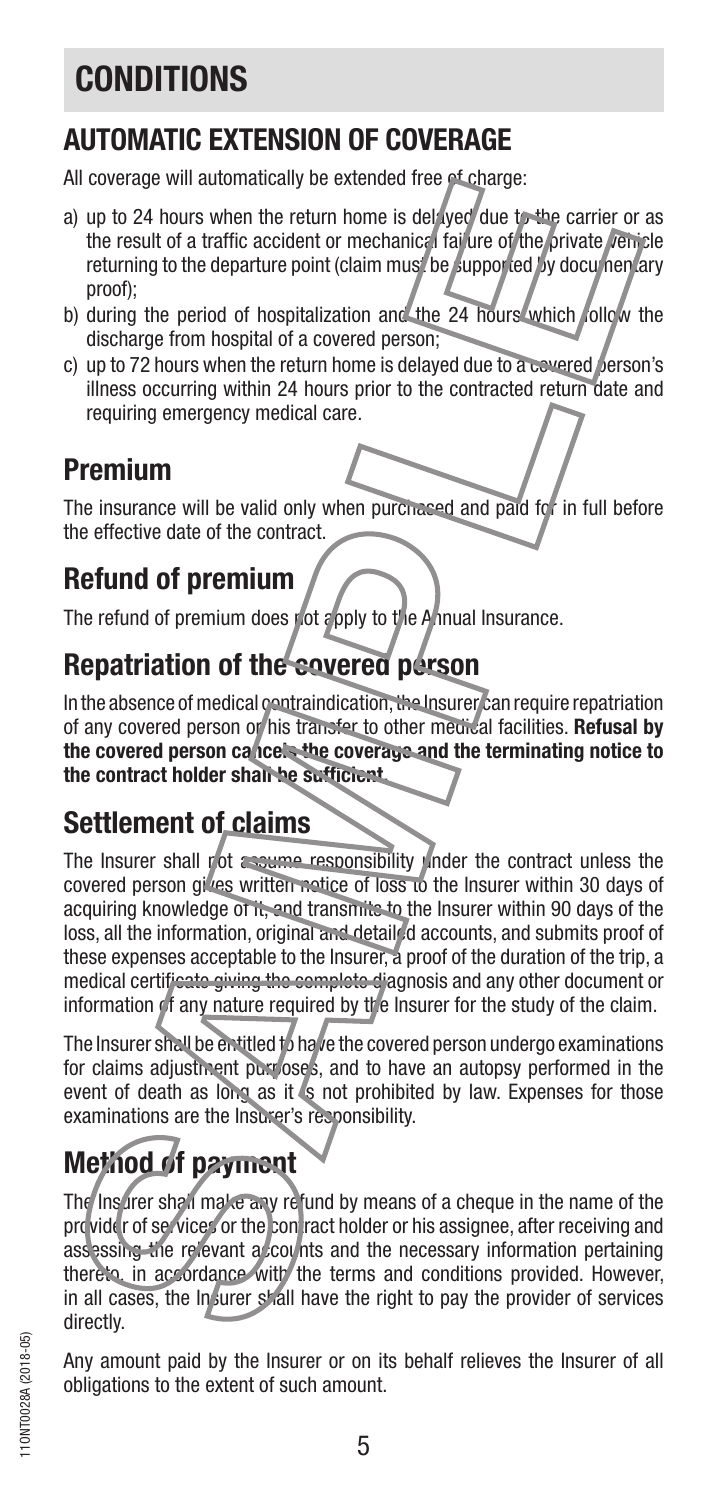#### **Coordination of benefits**

If a covered person is entitled to similar benefits under any other individual or group contract, the benefits payable under this contract shall be coordinated so that the total payment from all coverages shall not exceed the amount for which the claim is made.

#### **Subrogation**

If, in the event of loss or damage, the covered person shall acquire any right of action against any individual or legal entity for loss covered under this contract, the Insurer shall be subrogated for all the covered person's rights of recovery to the amount paid by the Insurer. The covered person shall sign and deliver instruments and papers to this effect and do whatever is necessary to secure such rights.

## **Concealment, fraud or attempted fraud**

This contract is void in the case of fraud or attempted fraud by the covered person, or if the covered person conceals or misrepresents any material fact or circumstance concerning this insurance, either at the time of application to the insurance, at time of claim or any other moment during the life of the contract.

#### **Interest**

No sum payable under this contract shall bear interest.

#### **Currency**

All amounts of money mentioned in this contract, as well as sums payable under this contract, shall be in the logal currency of Canada.

#### **Modifications to the contract**

The terms and conditions of this contract may not be modified unless agreed upon in writing by the contract holder and the Insurer. The Insurer's waiving or omitting to require any prevision in the contract to be executed or observed must not be interpreted as the Insurer's waiver of its right to require any provision to be carried out or observed.

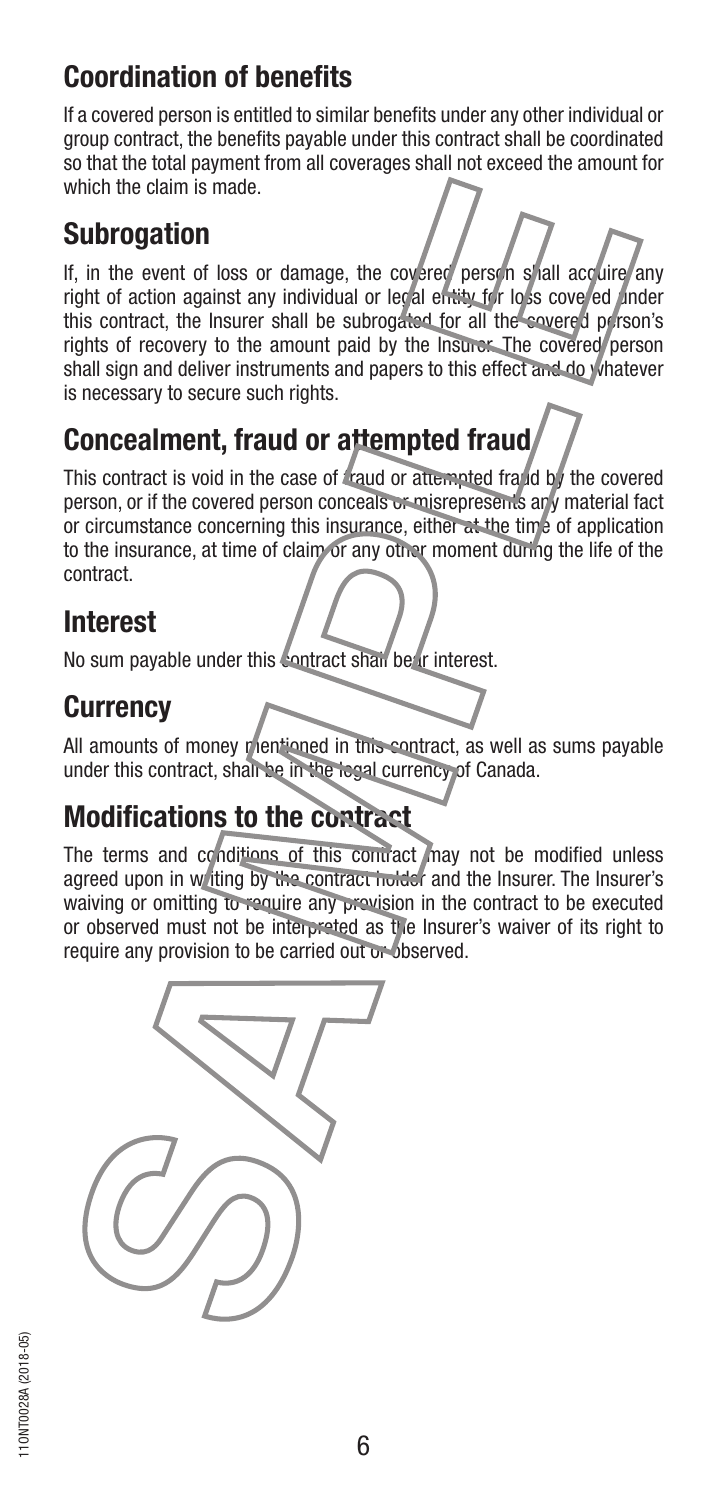# **BENEFITS**

### **Transportation Expenses Benefit**

### **ELIGIBILITY**

At the time of application and during the whole period of coverage, the contract holder must be employed by Global Affairs Canada, or a member of another Government Department, posted under the auspices of Global Affairs Canada (i.e. the contract holder must be in possession of a valid Posting Confirmation Form issued by Global Affairs Canada).

### **Conditions particular to this benefit**

The following conditions are in addition to those applicable to all benefits:

- 1. Benefits shall be payable only upon presentation of a certificate by the attending physician attesting that services for which a claim is made have been provided or the covered loss has effectively occurred.
- 2. When reimbursement of transportation expenses is not claimed by the covered person but settled between the Insurer and the provider of services, the contract holder shall provide any original document required for such settlement. Failure to do so shall render the contract holder responsible for the amounts the **Insurer** cannot recover.

## **Effective date of coverage**

Coverage begins on the last of the following dates:

- the effective date of the contract, or;
- the departure date.

### **Termination date of coverage**

Coverage ends on the first of the following dates:

- the expiry date of the contract, or;

- the return date, whether planned or premature.

**Should the employment of the contract holder terminate or should the**  contract holder pass away during *f* covered trip, the insurance will **remain in force for all covered persons until the end of the trip.**

### **What is covered**

**Benefits will be paid for expenses incurred following an emergency**  resulting from an accident or a sudden illness which occurs on a trip **(including Circuitous travel) during the period of coverage.** Eligible treatments during transportation are limited to what is declared necessary for the stabilization of the medical condition. The benefits provided by this coverage are over and above and may not be a duplication or substitution of benefits granted by government programs.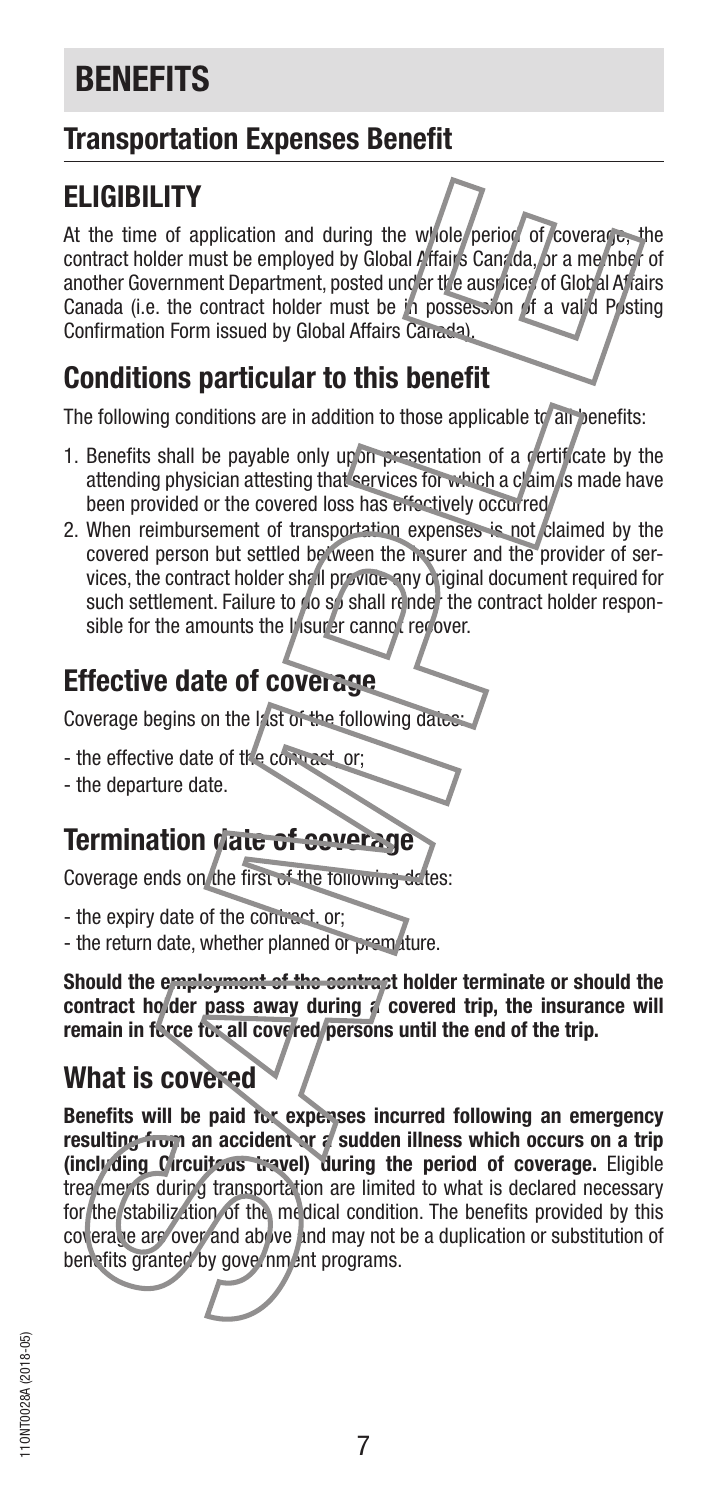### **NOTICE**

**Failure to contact CanAssistance in the event of emergency transportation following an accident or sudden illness could result in refusal of the compensation requested.**

**The Insurer and CanAssistance are not responsible for the availability or quality of medical and hospital care rendered, or the lack thereof.**

#### **Benefits**

The following benefits are provided for each covered person for reasonable and customary charges listed below, **and provided that these charges are not incurred before obtaining the approval of CanAssistance.**

#### **Emergency transportation expenses**

**The following services must be approved and planned by CanAssistance:**

#### **1. Repatriation to the Mission Site**

The following benefit is subject to a maximum of \$60,000 during the period of the contract.

- The cost of repatriation of the covered person to his mission site by means of appropriate transportation in order to receive immediate medical attention **following the authorization of the attending physician and CanAssistance.**
- The cost of the medical personnel that will accompany the covered person during the repatriation is also covered.
- The cost of simultaneous repatriation of a travelling companion or any member of the immediate family of the covered person who is also covered under this contract, if he is unable to return to the departure point, by means of the transportation initially planned for such return.
- The cost of an escort person is covered in the case of child repatriation, as the case now be.

#### **2. Subsistence Allowance**

The Insurer will reimburse \$1,000 per day for a maximum payable of \$10,000 for the cost of accommodation, children care and meals in a commercial establishment, when a covered person's return must be delayed due to sickness or bodily injury to himself or to an accompanying immediate family member or travelling companion. However, the covered period may not exceed 20 days.

#### **What is not covered Exclusions and reductions of coverage**

No benefits are payable if the emergency repatriation is associated with a condition resulting from:

1. State or condition for which symptoms were ignored or for which medical advice was not followed or the recommended investigations, treatments, tests of procedures were not carried out.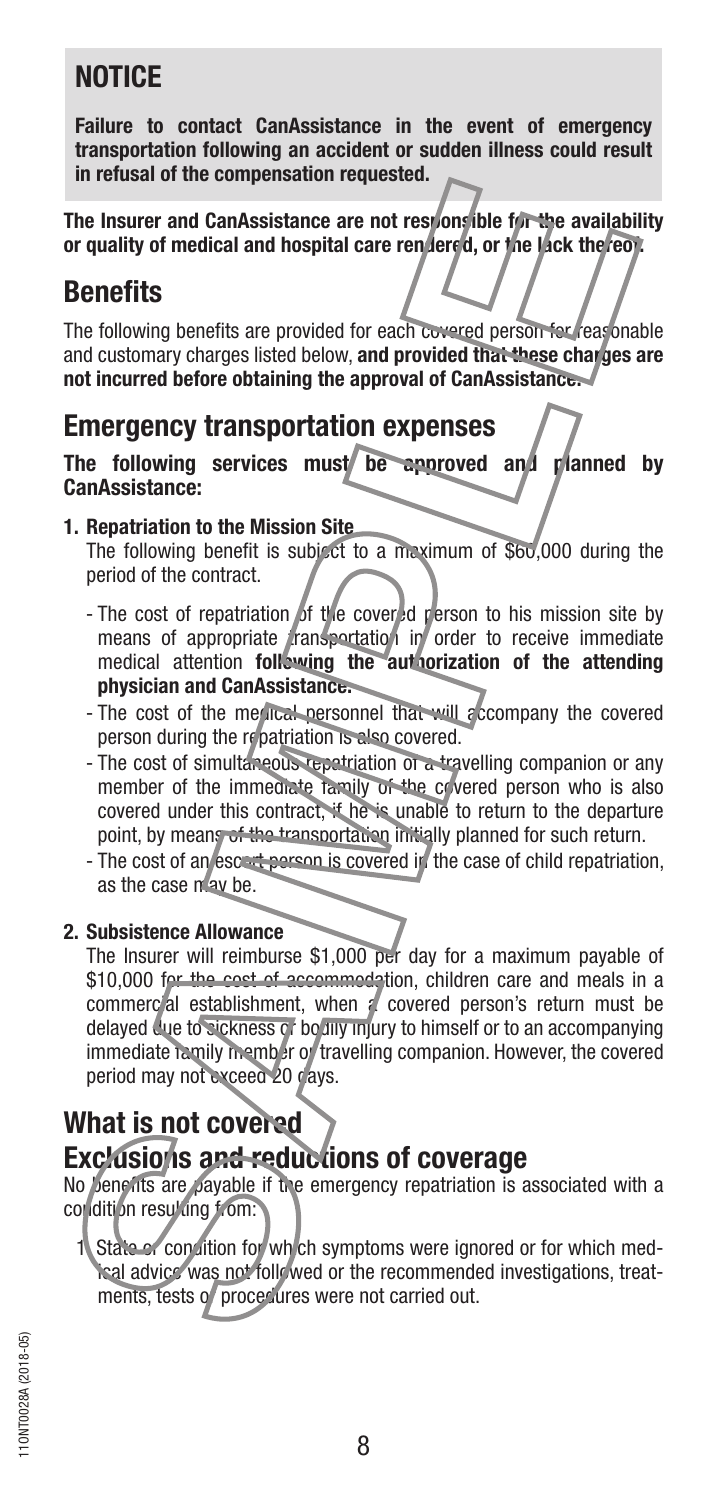- 2. Pregnancy and complications arising therefrom within 8 weeks preceding the expected date of delivery.
- 3. Accident sustained by the covered person while participating in a sport for remuneration or to a sporting event where money prizes are awarded to the winners, any kind of motor vehicle competition or any kind of speeding event, to a dangerous or violent sport such as but not limited to: off-track snow sports (snowboard), show jumping costacles, rock climbing or mountain climbing (grade  $4/$  or  $5$  routes according to the scale of the *Yosemite Decimal System* – YDS, parachuting, gliding or hang-gliding, skydiving, bungee jumping, canyoning, and any sport or activity with a high level of stress and risk involved.

The restriction as for the speeding event does not apply to the amateur athletic activities which are non-contact and engaged in by the covered person solely for leisure or fitness purposes.

- 4. Abuse of medication or alcohol, or use of drugs, use of experimental drugs or products or any other drug-addiction, and any conditions arising therefrom, or driving of a motor vehicle while ability to drive is impaired by drugs or by alcohol with an alcohol level of more than 80 milligrams per 100 millilitres of blood.
- 5. Trip undertaken for the purpose of receiving medical attention.
- 6. Suicide, attempted suicide or self-inflicted injury of the covered person, whether sane or insane.
- 7. War, invasion, enemy acts, hostility between nations (whether or not war is declared), civil war, rebellion, revolution, insurrection, military power or usurped power, confiscation or nationalization or requisition or destruction of or damages to belongings due to any government or local or public authority.
- 8. Perpetration of or attempt to perpetrate, directly or indirectly, a criminal act under any law.
- 9. Condition resulting from a mental, nervous, psychological or psychiatric problem.
- 10. Patients in chronic care hospitals of in chronic care units of public hospitals, or in nursing homes or health spas.
- 11. Care, treatment, products or services other than those declared by the appropriate authorities to be required for the treatment of the injury or disease or stabilization of the medical condition.
- 12. Custodial care or services rendered for the convenience of the patient.
- 13. Care or treatments for cosmetic purposes.
- 14. Care or treatments received during emergency transportation which are not covered under government programs.
- 15. **Failure of the covered person to communicate with CanAssistance** in the event of emergency transportation following an accident or sudden illness.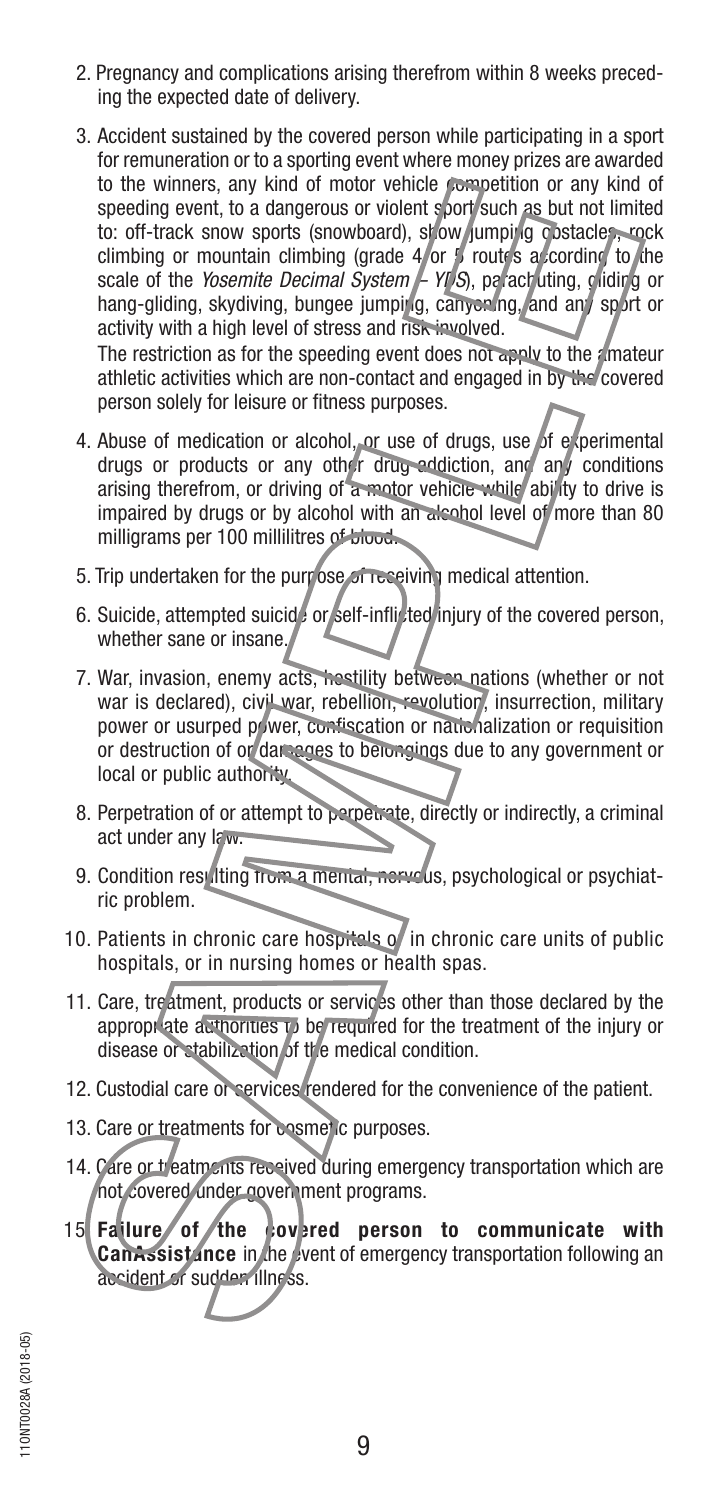### **CanAssistance Travel Assistance Benefit**

#### **Emergency medical assistance**

**If, following an accident or sudden illness** the covered person **needs emergency transportation, he must contact CanAssistance immediately. CanAssistance will make the necessary arrangements in** order to provide the covered person with the **following** services:

- direct the covered person to an appropriate clinic or hospital;
- confirm the transportation insurance coverage in order to avoid paying a substantial deposit;
- provide the follow-up of the medical file and communicate with the family physician;
- repatriate the covered person to his mission site residence, when necessary;
- coordinate the safe return home of dependent children if the parent is hospitalized;
- coordinate all communications in order that all involved parties (third party insurer, doctors, hospitals, Global Affairs Canada, etc) have the necessary information about the claim.

#### **NOTICE**

Failure to contact CanAssistance in the event of transportation **following an accident or a sudden illness could result in refusal of the compensation requested.**

**The Insurer and CanAssistance are not responsible for the availability or quality of medical and hospital care rendered, or the lack thereof.**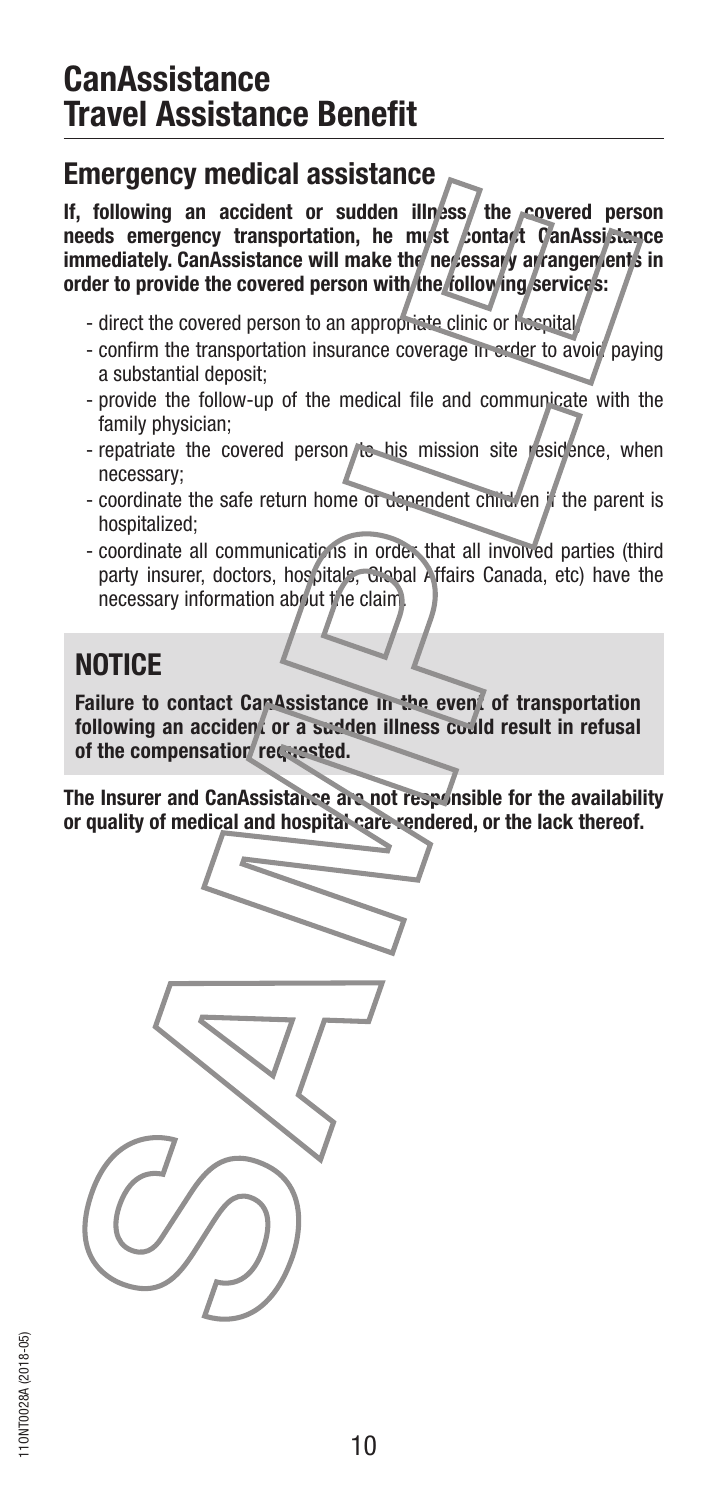#### **General assistance**

#### **In the event of any other emergencies, the covered person can contact CanAssistance in order to receive the following services:**

- toll-free assistance lines available 24 hours a day, 7 days a week;
- transmission of urgent messages;
- coordination of claims;
- services of an interpreter for emergency calls
- referral to legal counsel in the event of a serious accident;
- settlement of formalities in the event of death;
- assistance in the event of loss or theft of identification papers;
- provide pre-travel information with regard to visas and vaccine.

## **NOTICE**

Any notice to the Insurer may be validly forwarded to:

#### **Ontario Blue Cross**

P.O. Box 2005 Etobicoke ON M9C 5P1

In witness whereof the Insurer has signed this contract which must be validated by an authorized representative

Sylvain Charbonneau President and Chief Executive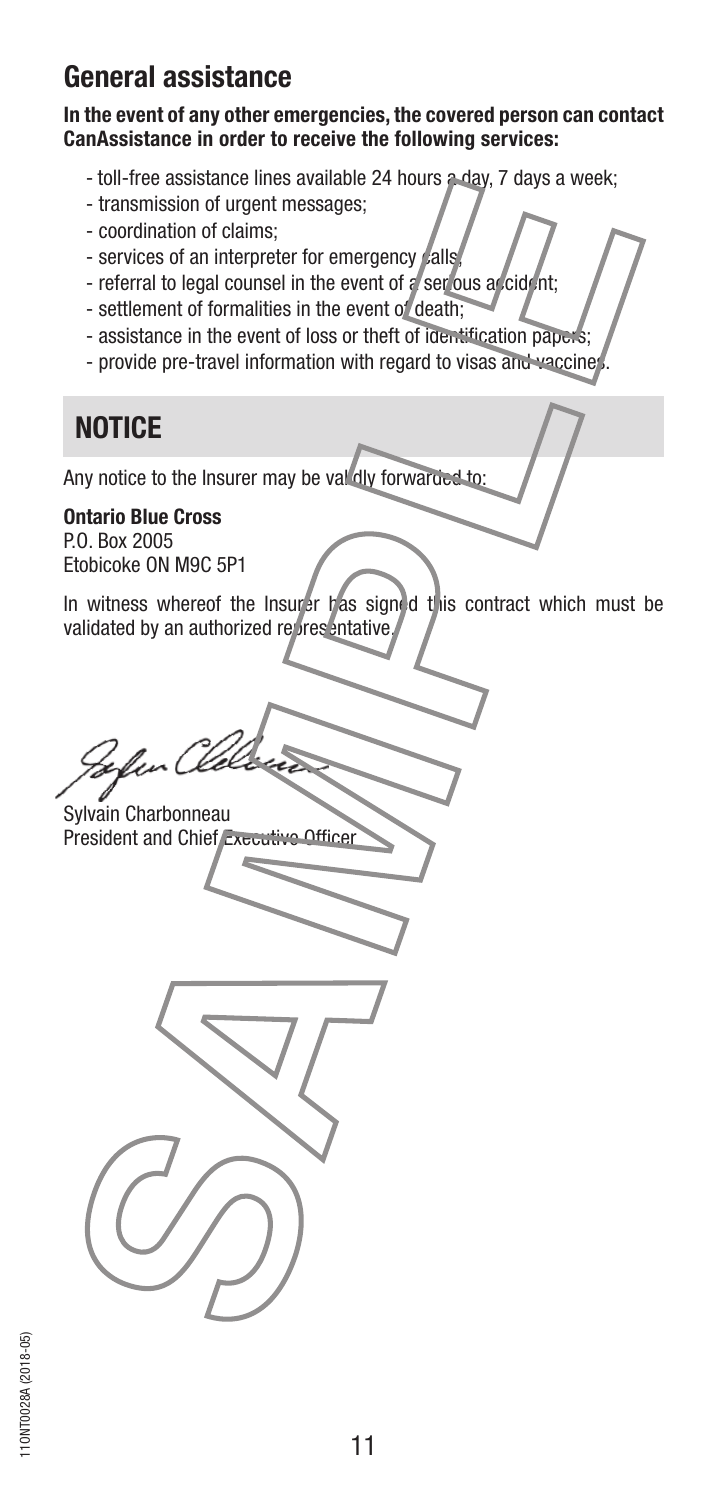# **HOW TO REACH US**

# **Travel Assistance Lines**

If the covered person needs assistance, Can Ssistance must be called immediately.

**Canada, United States 1 800-361-6068 Elsewhere in the world, collect 514 286-8411**

Assistance agents offer the covered person 24-hour service, devs a week.

If the covered person cannot call collect, the Insurer will reimburse the cost.

For better service, the covered person should give his name, the phone number where he is calling from and his contract number.

#### **Notice**

Failure to contact CanAssistance in the event of transportation following an accident or a sudden illness could result in refusal of **the compensation requested.**

# **Settlement of Claims**

To submit a claim, the covered person may contact our Customer Service Department at one of the following numbers: